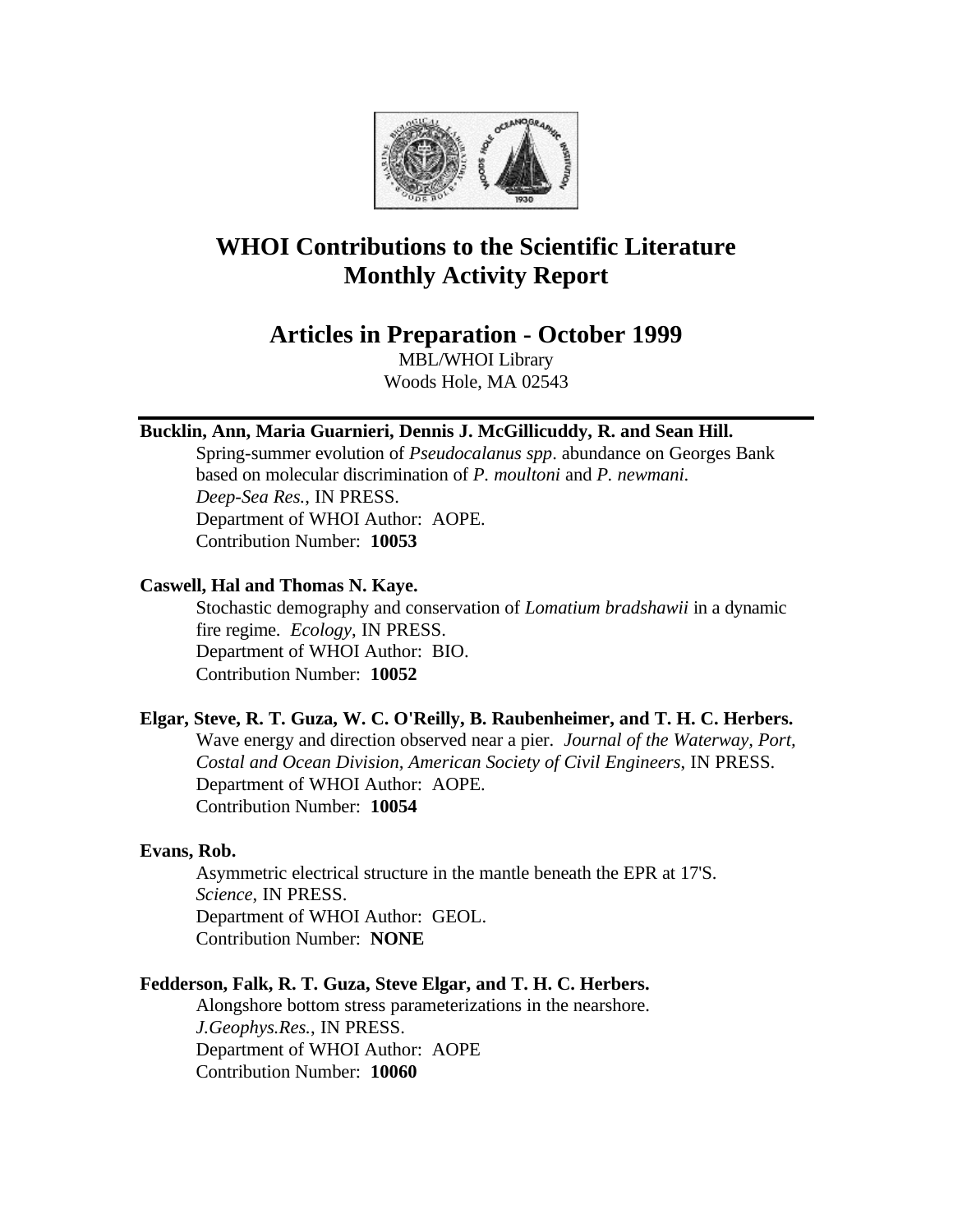#### **Garland, Elizabeth D., Cheryl Ann Butman, and Steven J. Lentz.**

Vertical structure in larval concentrations at an inner-shelf site: The roles of physical and larval behavior. *Limnol.Oceanogr.*, IN PRESS. Department of WHOI Author: AOPE, PO. Contribution Number: **10042**

#### **Garland, Elizabeth D. and Cheryl Ann Butman.**

Planktonic larval concentrations in a nearshore environment: Temporal variability on scales of hours to days. *Mar.Biol.*, IN PRESS. Department of WHOI Author: AOPE. Contribution Number: **10043**

#### **Geyer, W. R., J. Trowbridge, and M. Brown.**

The dynamics of a partially mixed estuary. *J.Phys.Oceanogr.*, IN PRESS. Department of WHOI Author: AOPE. Contribution Number: **9809**

#### **Goldner, D. R.**

Steady models of Arctic shelf-basin exchange. *J.Geophys.Res.*, IN PRESS. Department of WHOI Author: PO. Contribution Number: **NONE**

#### **Goldner, D. R.**

On the uncertainty of the mass, heat, and salt budgets of the Arctic Ocean. *J.Geophys.Res.*, IN PRESS. Department of WHOI Author: PO. Contribution Number: **NONE**

#### **Herbers, T. H. C., N. R. Russnogle, and Steve Elgar.**

Spectral energy balance of breaking waves within the surf. *J.Phys.Oceanogr.*, IN PRESS. Department of WHOI Author: AOPE. Contribution Number: **10062**

#### **Herbers, T. H. C., Steve Elgar, N. A. Sarap, and R. T. Guza**

Dispersion properties of surface gravity waves in shallow water. *J.Fluid Mech.*, IN PRESS. Department of WHOI Author: AOPE. Contribution Number: **10061**

#### **Hoagland, Porter, Hauke Kite-Powell, and Katherine Cox.**

Coastal and marine debris in the Gulf of Maine. *Coastal Manage.*, IN PRESS. Department of WHOI Author: MPC. Contribution Number: **10064**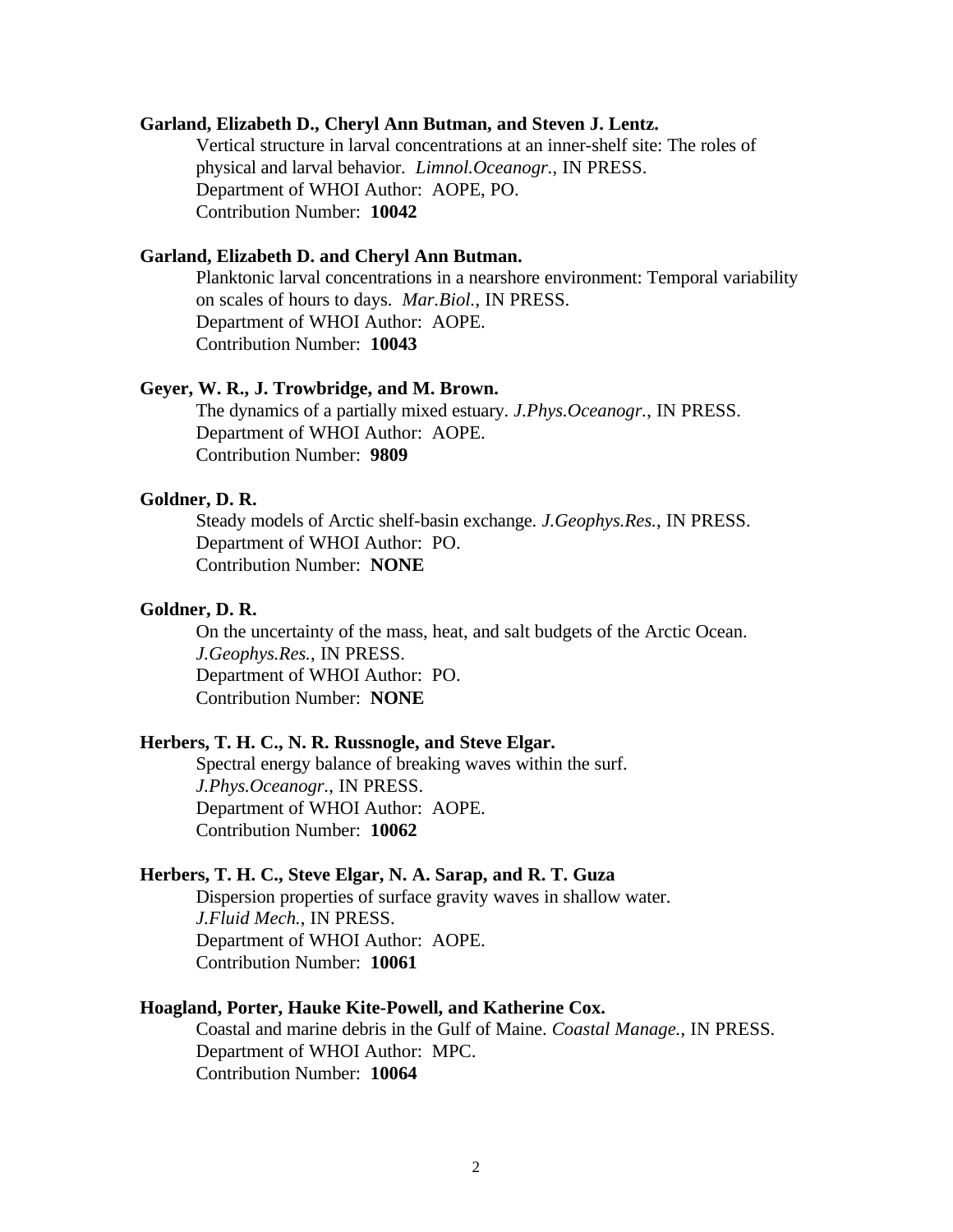#### **Hunt von Herbing, Ione and Scott M. Gallager.**

Metabolic costs of pursuit and attack in early larval Atlantic cod. *Mar.Ecol.Progr.Ser.*, IN PRESS. Department of WHOI Author: BIO. Contribution Number: **10063**

#### **Irish, James D., Walter Paul, and Erik Mollo-Christensen.**

Next generation ocean observing systems: Part 2, sensors/data system/sampling. In: *Proceedings of the 16th International Conference on Interactive Information and Processing Systems*, IN PRESS. Department of WHOI Author: AOPE. Contribution Number: **10058**

#### **Irish, James D., Walter Paul, and Erik Mollo-Christensen.**

Next generation ocean observing systems: Part 1 platforms. In: *Proceedings of the 16th International Conference on Interactive Information and Processing Systems*, IN PRESS. Department of WHOI Author: AOPE. Contribution Number: **10057**

## **Ivanov, Dmitry L. and Amelie H. Scheltema.**

Prochaetodermatidae of the Western Indian Ocean and Arabian Sea (Mollusca, Aplacophora). In: *Resultats des Campagnes MUSORSTOM, Volume 22. Memoires du Museum National d'Histoire Naturelle (Paris)*, IN PRESS. Department of WHOI Author: BIO. Contribution Number: **10066**

#### **Jaroslow, Gary E., Deborah K. Smith, and Brian E. Tucholke.**

Record of seamount production and off-axis evolution in the western North Atlantic Ocean, 25º25'-27º10'N. *J.Geophys.Res.*, IN PRESS. Department of WHOI Author: GEOL. Contribution Number: **10068**

#### **Krempe, Anke and Donald M. Anderson.**

Factors regulating germination of resting cysts of the spring bloom-dinoflagellate *Scrippsiella hangoei* from the northern Baltic Sea. *J.Plankton Res.*, IN PRESS. Department of WHOI Author: BIO. Contribution Number: **10051**

## **Ledwell, J. R., E. T. Montgomery, K. L. Polzin, L. C. St.Laurent, R. W. Schmitt, and J. M. Toole.**

Evidence for enhanced mixing over rough topography in the abyssal ocean. *Nature*, IN PRESS. Department of WHOI Author: AOPE, PO. Contribution Number: **10050**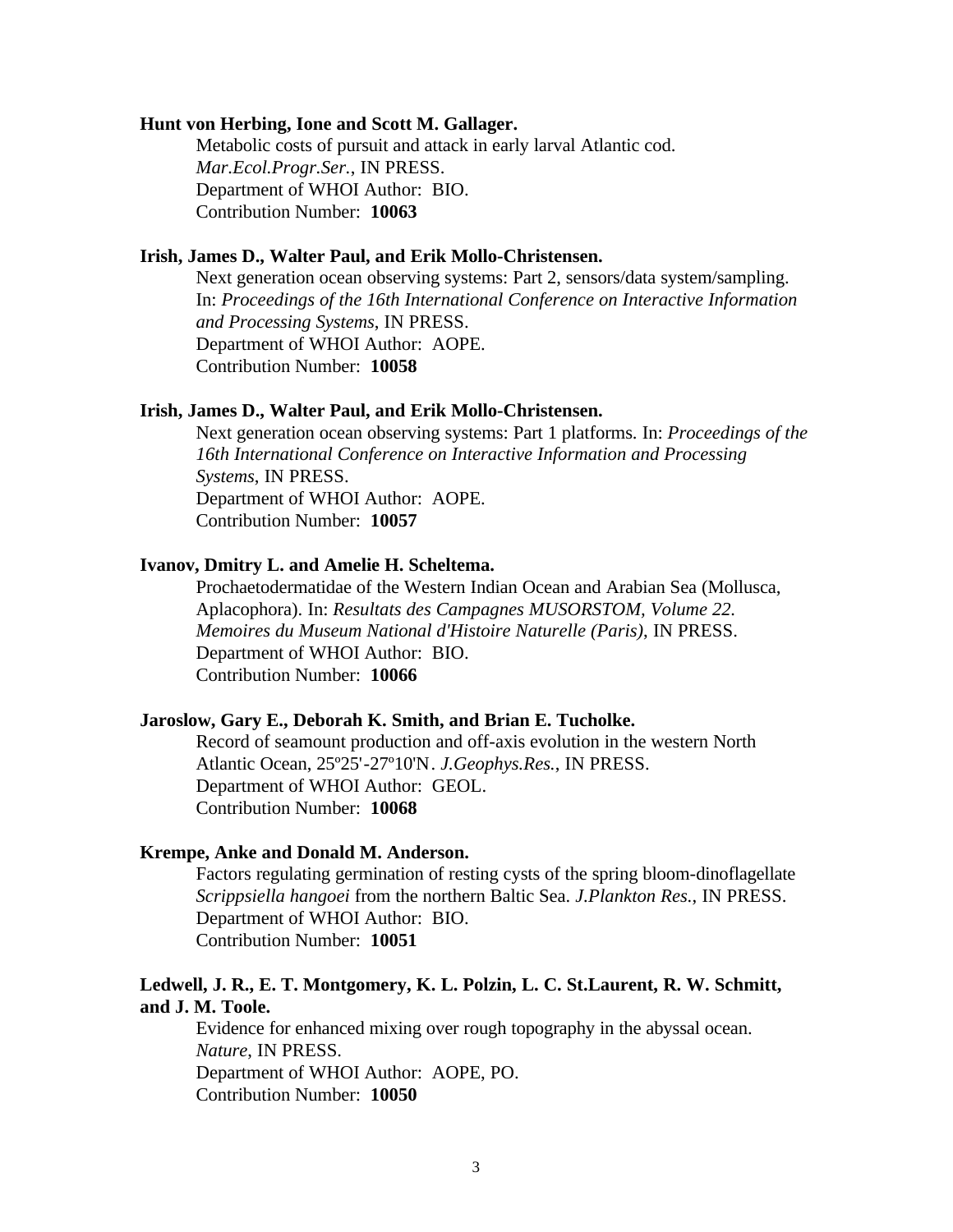## **Lynch-Stieglitz, Jean, William B. Curry, Niall Slowey, and Gavin A. Schmidt.**  The overturning circulation of the glacial Atlantic: A view from the top. In: *International Conference on Paleoceanography 6 Conference Volume*, IN PRESS. Department of WHOI Author: GEOL. Contribution Number: **10034**

## **Neubert, M. G., S. C. Blumenshine, D. E. Duplisea, T. Johnsson, and B. Rashleigh.** Body size and food web structure: Testing the cascade model's equiprobability

assumption. *Oecologia*, IN PRESS. Department of WHOI Author: BIO.

Contribution Number: **10056**

#### **Pratt, Larry J., Heather E. Deese, Stephen P. Murray, and William Johns.**

Continuous dynamical modes in straits having arbitrary corss-sections, with applications to the Bab al Mandab. *J.Phys.Oceanogr.*, IN PRESS. Department of WHOI Author: PO. Contribution Number: **10067**

## **Schander, Christoffer and Amelie H. Scheltema.**

An alternative interpretation of the affinities of the Lower and Middle Cambrian fossil *Wiwaxia corrugata* (Matthew, 1899) from studies of the Aplacophora. *Am.Malacol.Bull.*, IN PRESS. Department of WHOI Author: BIO. Contribution Number: **10069**

#### **Scheltema, Amelie and Dmitry L. Ivanov.**

Prochaetodermatidae of the Eastern Atlantic Ocean and Mediterranean Sea (Mollusca, Aplacophora). *J.Molluscan Stud.*, IN PRESS. Department of WHOI Author: BIO. Contribution Number: **10065**

#### **Singh, Hanumant, Oscar Pizarro, Louis Whitcomb, and Dana Yoerger.**

In-situ attitude calibration for high resolution bathymetric surveys with underwater robotic vehicles. In: *2000 IEEE International Conference on Robotics and Automation, April 24-28, 2000, San Francisco, CA*, IN PRESS. Department of WHOI Author: AOPE. Contribution Number: **10037**

## **Skjoldal, H. R., P. H. Wiebe, and K. G. Foote.**

Chapter 2: Sampling and experiment design. In: *ICES Zooplankton Methodology Manual*, R. P. Harris, Editor-in-Chief. Academic Press*,*, IN PRESS. Department of WHOI Author: BIO. Contribution Number: **10059**